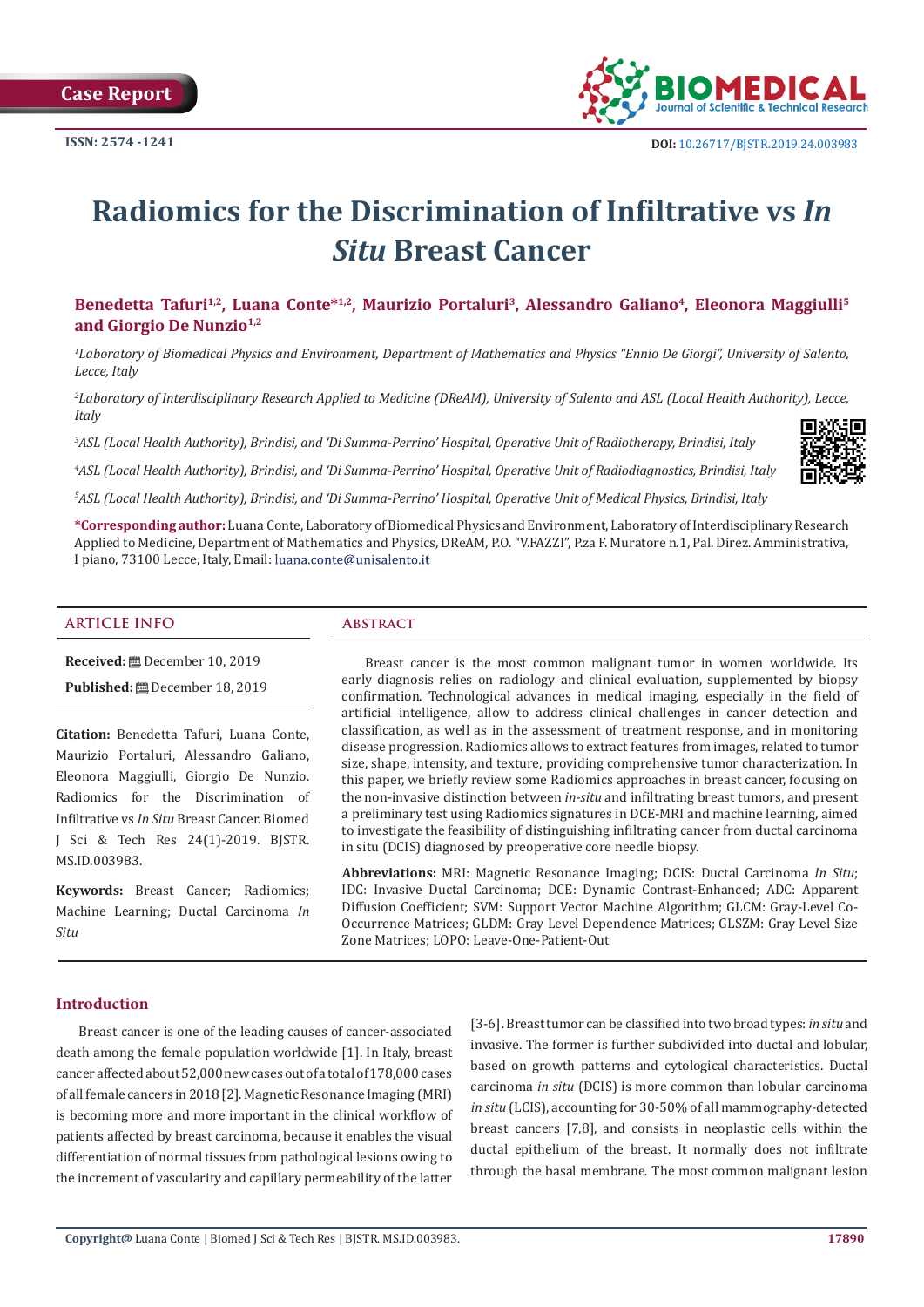is invasive ductal carcinoma (IDC) and accounts for approximately 70% of all malignant cases [9,10]. In recent years, there has been a decrease in number of deaths associated with breast cancer, due to earlier diagnosis, as well as to the introduction of advanced surgical techniques [11].

The identification of diagnostic and prognostic markers that enable the implementation of more targeted drug therapies remains a priority in the era of precision medicine [12]. Over the last years, the scientific community has been showing an increasing interest for the potentiality of quantitative imaging for clinical purposes, encouraged by the significant advancements within the medical image analysis field. This exponential interest led to the development of Radiomics, a new field of research that aims at the conversion of all the information contained in digital medical images into quantifiable features, and the subsequent mining of this data. These computational features, normally related to tumor size, shape, intensity, and texture, may be associated with clinical outcomes, genetic alterations and other characteristics of the lesion, defining what is called tumor Radiomics signature [13]. In this way, Radiomics seems able to offer imaging biomarkers useful to diagnosis and to predict the response to therapy and the risk of recurrence [14]. In this paper, a small review of the applications of Radiomics to breast cancer is given, particularly targeted at the non-invasive distinction between in-situ and infiltrative tumors, and the preliminary results of a limited case study are reported.

# **Radiomics for Infiltrative** *vs In-Situ* **Distinction**

Only recently (mainly after 2015), Radiomics approaches were applied to breast cancer [15], with the majority of studies being published in 2017 [12]. Among these studies, Radiomics was mainly investigated with MRI and focused on the ability of predicting malignancy, response to neoadjuvant chemotherapy, prognostic factors, molecular subtypes and risk of recurrence [12,14,16]. Some recent studies addressed the distinction between *in situ* and invasive breast cancer. For DCIS, upstaging to IDC at surgical excision occurs in roughly 25% of cases [17]. Failure to diagnose invasive cancer prior to surgery may have numerous implications. Normally, DCIS does not have metastatic potential. Thus, evaluation of regional or distant lymph nodes is usually not performed. Secondly, treatments are different between these two groups, so patients with IDC may need to undergo additional surgical procedures. This leads to the need to find different approaches to avoid unnecessary treatments in patients with non-invasive tumors, and many efforts should be made to achieve a diagnostic test for differentiation of *in situ* from invasive breast cancer. Although a few studies examine a pharmacological intervention as solution [18,19], others would prefer the Watch & Wait approach instead of immediate surgery, which obviously avoids aggressive intervention [20].

In literature, there are still few reports that address the issue of characterizing invasive and non-invasive breast lesions. Drukker et al. [21] adopted a random forest classifier in a leave-one-out training/testing paradigm on Radiomics features extracted from dynamic contrast-enhanced (DCE-MRI) images (58 DCIS and 190 IDC) in the task of distinguishing between *in situ* and invasive breast cancer. They assessed the performance of the classifier by using the area under the receiver operating characteristic curve (AUC) which was 0.90. Li et al. [22] investigated the feasibility of predicting invasive breast cancer from *in situ* through a Radiomics approach on mammography: they extracted 569 Radiomics features from microcalcifications of 161 pure DCIS and 89 IDC, and evaluated various combinations of feature selection and classification methods. The optimal machine learning method was achieved using both Radiomics and routinely clinical imaging characteristics (AUC = 0.72). Another research group [23] addressed this problem by evaluating whether the apparent diffusion coefficient (ADC) extracted through diffusion-weighted MRI (DWI) could be used as a biomarker able to differentiate *in situ* from non-invasive DCIS. DWI measures the random movement of water molecules (i.e. Brownian movement) therefore depicting the diffusivity of the examined tissue, providing a surrogate marker for tissue micro-structure and densities of the cells [24,25]. The principle underlying the use of ADC to discriminate between *in situ* and invasive cancer, is that the latter spreads throughout the breast tissue by degrading tissue structure by means of proteolytic activity. Thus, tissue changes and chronic inflammatory reaction to proteolysis lead to a relative or absolute reduction of extracellular water content. What is then expected, is a reduction of ADC of invasive compared with non-invasive cancer. In order to prove the hypothesis, Bickel et al. [23] analyzed 21 DCIS and 155 IDC, finding ADC mean values significantly different between the two groups (p<0.001 and AUC = 0.89) [23]. Bhooshan et al. [26] analyzed DCE-MRI from 132 benign, 71 DCIS and 150 IDC in which they employed a Radiomics approach in order to discriminate *in situ* vs invasive breast tumors, but also between metastatic and non metastatic lesions, obtaining AUC = 0.83. In particular, they used combined computer-extracted MR imaging kinetic and morphologic features with the task of classifying between DCIS and IDC, and - within the invasive tumors - further classified into negative or positive axillary lymph node involvement. Finally, Zhe et al. [27] tried a deep learning approach on breast MRI for predicting of invasive disease following the diagnosis of DCIS. They adopted a transfer learning strategy, in which a pre-trained network (GoogleNet) was used on 131 DCIS images as a starting point followed by a deep feature based method, where the feature map of a certain layer of the pre-trained model was used as features to train a support vector machine algorithm (SVM), through a classical machine learning approach. They obtained AUC = 0.70, highlighting the fact that convolutional neural networks could potentially be used to predict DCIS upstaging.

### **A Case Study**

In this section we report the preliminary results of a Radiomics investigation focused on the distinction between DCIS and IDC. The purpose was to determine the capability of machine learning to build statistics models for diagnosis, classification, and prediction based on Radiomics signatures in preoperative DCE-MRI.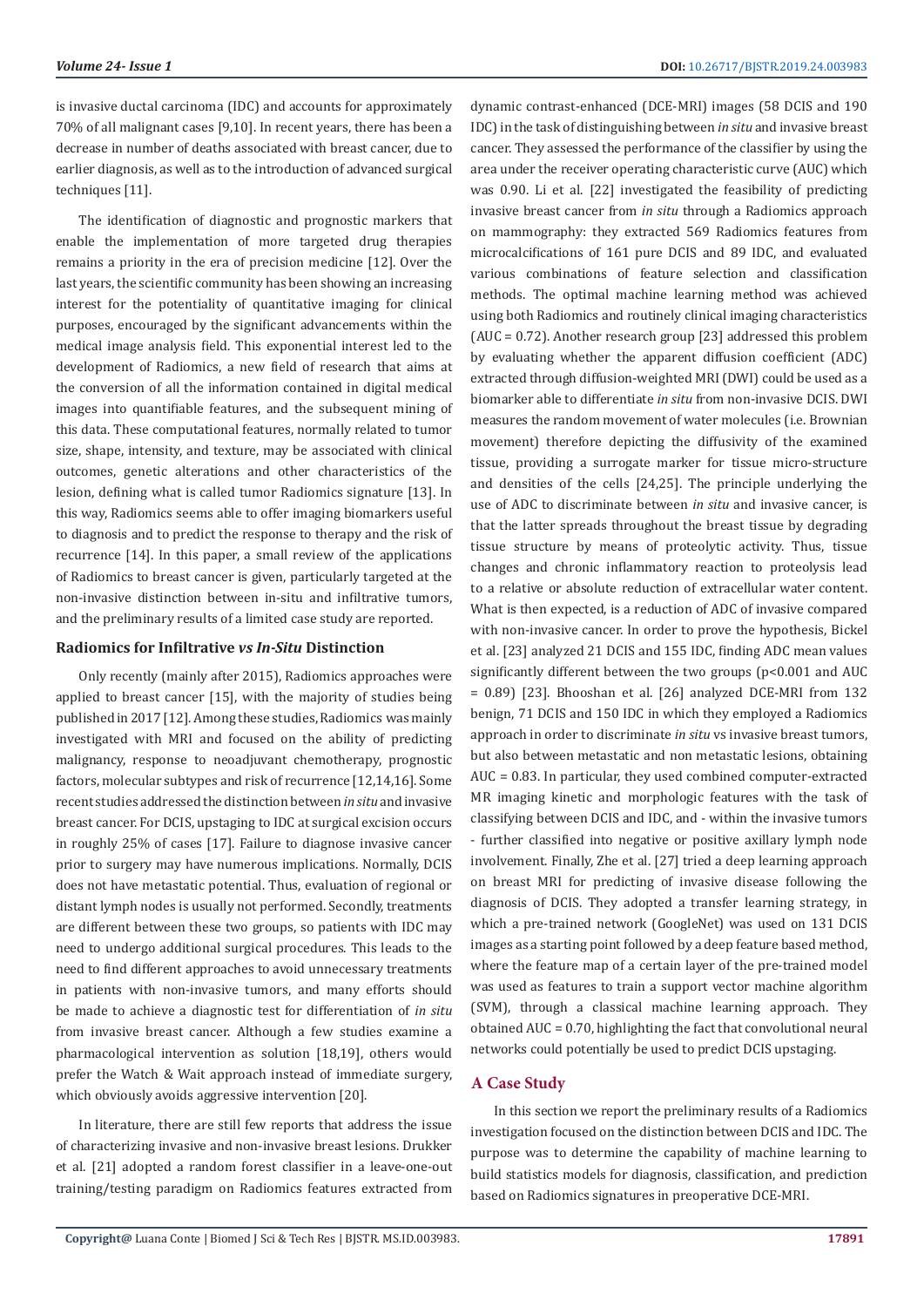We used a dataset of 30 anonymized DCE-MRI scans of breast cancer (25 DCIS and 5 IDC) acquired at the 'Di Summa-Perrino' Hospital of Brindisi (Italy). The MRI sequence used was dynamic eTHRIVE with fat suppression, on a Philips Achieva 1.5 T MRI equipment. A Region-Of-Interest (ROI) of the lesion was manually delimited slice per slice for each case by an expert radiologist in the post-contrast images. After 3D tumour segmentation, the images were resampled to isometric 1-mm pixel size and Radiomics features were extracted from the ROI. We computed 18 first order histogram features, and several textural features quantifying intratumor heterogeneity: 22 features from gray-level co-occurrence matrices (GLCM), 16 from gray-level run length matrices (GLRLM), 14 from gray level dependence matrices (GLDM), and 16 from gray level size zone matrices (GLSZM) [28]. Before classification we used recursive feature elimination to discriminate the redundant and irrelevant data. The Extreme Gradient Boosting (XGBoost) classifier (an implementation of gradient boosted decision trees) [29] was used in a leave-one-patient-out (LOPO) cross-validation scheme. At each iteration the features were normalized to [0,1] using min–max normalization on the training subjects and subsequently applying the calculated normalization parameters to each test patient features. Performance for the classification task was assessed using different metrics, such as average precision-recall, balanced accuracy, confusion matrix, Matthews correlation coefficient and AUC from ROC curve (Receiver Operating Characteristic). All hyperparameters of XGBoost classifier were optimized for our unbalanced dataset. Preprocessing, feature extraction and classification were implemented using python 3.7 and pyradiomics ([https://pyradiomics.readthedocs.io/en/latest/index.html\)](https://pyradiomics.readthedocs.io/en/latest/index.html).The evaluation of the trained classifier reported an average precisionrecall score of 0.38, a balanced accuracy score of 0.76, a Matthews correlation coefficient of 0.52 and a ROC curve with an AUC of 0.72. The model correctly classified 26 subjects.

#### **Conclusion**

The non-invasive, reliable, pre-operative distinction between infiltrative and *in-situ* breast cancer represents an important challenge in the biomedical field. The contribution reported in our preliminary monocentric work aims to provide an automated clinical diagnosis tool and shows a final balanced accuracy score of 0.76. Its main limitation consists in the small sample size and the obvious imbalance of diagnoses towards infiltrating breast tumors. In order to make the system able to generalize, and therefore to increase its quality, it is necessary to increase the size of the dataset, experimenting methods to make the dataset less unbalanced. In perspective, this result is expected to be achieved by involving different hospitals, thus creating a multicenter study.

# **Acknowledgement**

This work was supported in part by the Trans Adriatic Pipeline project within the TAP Start funding programme.

# **Conflict of Interest**

The authors report no conflicts of interest. The authors alone are responsible for the content and writing of this article.

#### **References**

- 1. Siegel RL, Miller KD, Jemal A (2017) Cancer statistics. CA Cancer J Clin 67(1): 7-30.
- 2. (2018) I Numeri del Cancro in Italia. Intermedia.
- 3. Kuhl CK, Mielcareck P, Klaschik S, Leutner C, Wardelmann E, et al. (1999) Dynamic breast MR imaging: Are signal intensity time course data useful for differential diagnosis of enhancing lesions?. Radiology 211(1): 101- 110.
- 4. Kuhl CK, Schild HH (2000) Dynamic image interpretation of MRI of the breast. Journal of Magnetic Resonance Imaging 12(6): 965-974.
- 5. Schnall MD (2003) Breast MR imaging. Radiologic Clinics of North America 41(1): 43-50.
- 6. Morris EA (2002) Breast cancer imaging with MRI. Radiologic Clinics of North America 40(3): 443-466.
- 7. Bijker N, Meijnen P, Peterse JL, Bogaerts J, Van Hoorebeeck I, et al. (2006) Breast-conserving treatment with or without radiotherapy in ductal carcinoma-*in-situ*: ten-year results of randomized phase III trial. J Clin Oncol 24: 3381-3387.
- 8. Ernster VL, Ballard Barbash R, Barlow WE, Zheng Y, Weaver DL, et al. (2002) Detection of Ductal Carcinoma *In Situ* in Women Undergoing Screening Mammography. CancerSpectrum Knowl Environ 94(20): 1546-1554.
- 9. Northridge ME, Rhoads GG, Wartenberg D, Koffman D (1997) The importance of histologic type on breast cancer survival. J Clin Epidemiol 50(3): 283-290.
- 10. Gamel JW, Meyer JS, Feuer E, Miller BA (1996) The impact of stage and histology on the long-term clinical course of 163,808 patients with breast carcinoma. Cancer 77(8): 1459-1464.
- 11. Ferlay J, Steliarova Foucher E, Lortet Tieulent J, Rosso S, Coebergh JWW, et al. (2013) Cancer incidence and mortality patterns in Europe: Estimates for 40 countries in 2012. Eur J Cancer 49(6): 1374-1403.
- 12. Valdora F, Houssami N, Rossi F, Calabrese M, Tagliafico AS (2018) Rapid review: radiomics and breast cancer. (2018) Breast Cancer Research and Treatment. Springer New York LLC 169(2): 217-229.
- 13. Gillies RJ, Kinahan PE, Hricak H (2016) Radiomics: Images are more than pictures, they are data. Radiology 278(2): 563-577.
- 14. Crivelli P, Ledda RE, Parascandolo N, Fara A, Soro D, et al. (2018) A New Challenge for Radiologists: Radiomics in Breast Cancer. BioMed research international.
- 15. Bi WL, Hosny A, Schabath MB, Giger ML, Birkbak NJ, et al. (2019) Artificial intelligence in cancer imaging: Clinical challenges and applications. CA Cancer J Clin 69(2): 127-157.
- 16. Tagliafico AS, Piana M, Schenone D, Lai R, Massone AM, et al. (2020) Overview of radiomics in breast cancer diagnosis and prognostication. Breast 49: 74-80.
- 17. Brennan ME, Turner RM, Ciatto S, Marinovich ML, French JR, et al. (2011) Ductal carcinoma *in situ* at core-needle biopsy: meta-analysis of underestimation and predictors of invasive breast cancer. Radiology 260(1): 119-128.
- 18. Chen YY, De Vries S, Anderson J, Lessing J, Swain R, et al. (2009) Pathologic and biologic response to preoperative endocrine therapy in patients with ER-positive ductal carcinoma *in situ*. BMC Cancer 9: 285.
- 19. Edminston K (2014) Study of the Efficacy of Chloroquine in the Treatment of Ductal Carcinoma *in Situ* (The PINC Trial).